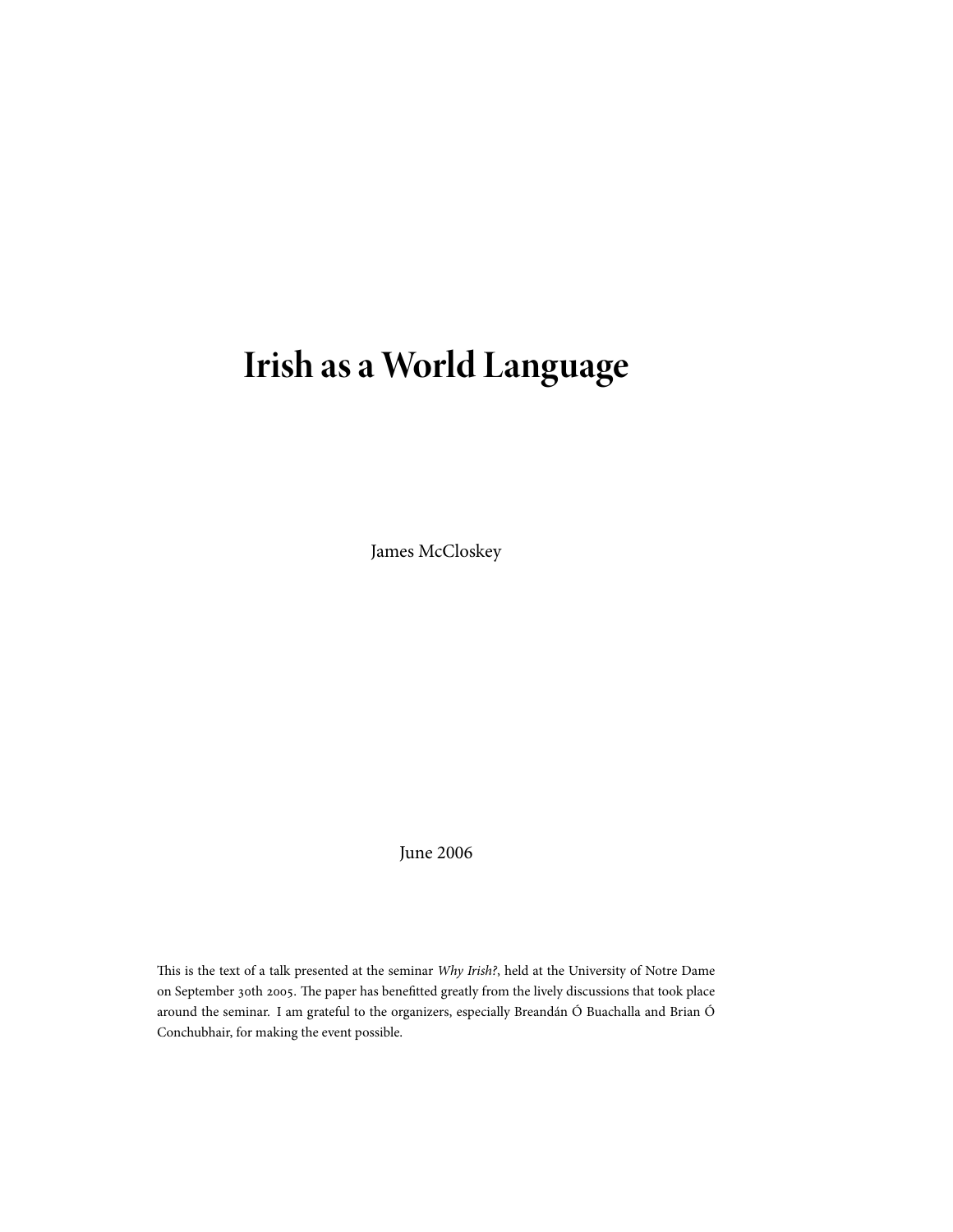I language and some aspects of its recent history. In particular, I would like to would like to consider here some aspects of the current situation of the Irish think about that situation, and about the history that has shaped it in recent times, in fairly broad context—that is, in the light of certain worldwide shi
s and trends.

I always feel more than a slight embarrassment when embarking on this kind of discussion—an uncomfortable sense of pretending to a kind of expertise that I do not in fact have. I know something about the language situation in Ireland, but there are others who know much more. I am a linguist by profession, but the work I do is mostly in theoretical syntax (in the Chomskyan mode) and I have no particular expertise, beyond what almost any linguist would have, in the area of languagemaintenance or language-loss. So what I have to say on these matters, as far as most linguists are concerned, consists in the main of banalities.

For all that, though, what I am in a position to do, and what I have been trying to do in recent years, is to bring together two streams of knowledge and observation one from Ireland, the other from linguistics. To the extent that this is a useful thing to do it is because these two streams of thought and commentary have not much met or much influenced each other. On the one hand, a lot of what I read in the linguistics literature about the language situation in Ireland strikes me as being wrong or incomplete in important ways. On the other, debates about the language situation in Ireland seem to me to have been extraordinarily parochial and insular—conducted largely in ignorance of, or in inattention to, the larger context in which they should most naturally and usefully be framed.

My goal here, then, as it has been in a number of such discussions in recent years, will be first to try to think about the situation of Ireland and Irish in a way that is shaped by knowledge of the larger context, and then reciprocally to bring back to that larger debate whatever there is to be learned from the Irish experience. There is something to be learned, I think, in both directions.

When I speak here of a 'larger context' for the discussion of the language situation in Ireland, the framework that I have in mind, of course, is that of global language extinction. There is less need now than there would have been even five years ago to spell out here what the facts are. Within the profession, the alarm bells were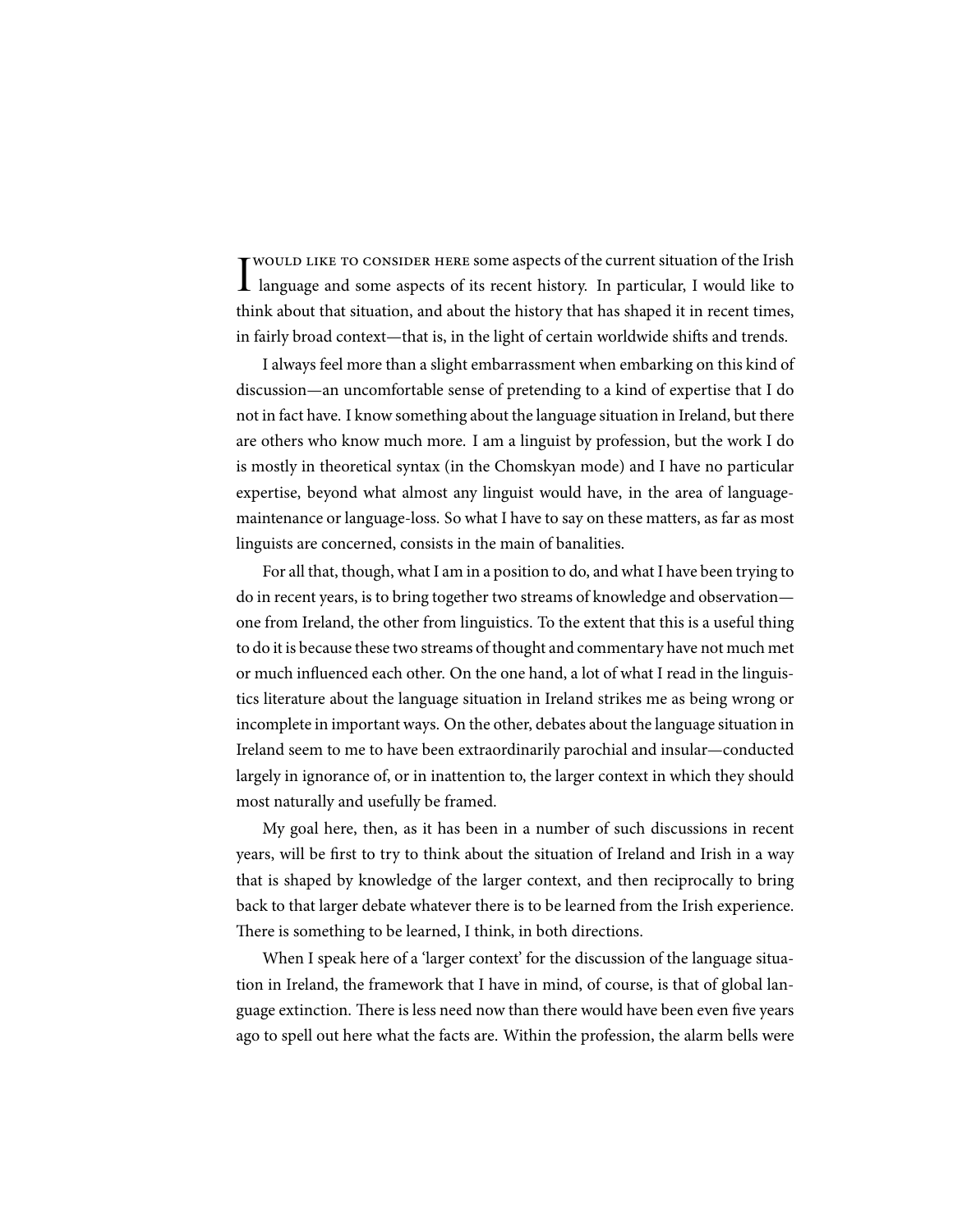first rung in an article published in 1991 in Language, the journal of the Linguistic Society of America.<sup>1</sup> In the years that have gone by since that paper appeared, there has been considerable debate within the profession about what the causes of these changes are, and about what the response (in professional and ethical terms) ought to be. About the facts themselves, however, there has been no argument, and there has been no challenge that I am aware of to the original bleak assessment made by Hale, Krauss and their colleagues in the 1991 paper. In more recent years, the facts have also become widely known, in outline at least, in the wider world beyond technical linguistics.

Nobody knows exactly how many distinct languages are spoken in the world today. That is in part because there are still corners of the world about which we in the west know little. In part it is because the term itself (the term language) is fundamentally obscure. Do we count all forms of Chinese as 'one language'? Do we include Haitian creole as a kind of 'French' or do we count it as a separate language? On what basis do we say that the modes of speech of working-class Glaswegians and of Shetland farmers count as kinds of 'English' (whatever that is), but that Tok Pisin (the official language of New Guinea) does not? There are no facts-of-the-matter here, no definitive answers to such questions.

This conceptual unclarity is interesting and important; difficult questions lurk within it. But there are also certain facts about which there is neither unclarity nor doubt.

The first such fact is that, no matter how you count or categorize them, there are many fewer distinct varieties of human language now than there used to be. This is true whether one counts national languages or local dialects. Recent studies in the us and in the Netherlands, among many others, confirm that the same sociopolitical forces which are driving independent 'languages' to extinction are doing exactly the same to local varieties of apparently strong national languages.<sup>2</sup>

The second important fact is that the speed with which languages are now being lost is prodigious—the world is losing varieties of speech and writing at a rate never

<sup>&</sup>lt;sup>1</sup> Kenneth Hale, Michael Krauss, Lucille Watahomigie, Akira Yamamoto, Colette Craig, and Laverne Jeanne, 'Endangered Languages,' Language 68 (1992): 1-42.

<sup>&</sup>lt;sup>2</sup>See Walt Wolfram and Natalie Schilling-Estes, 'Moribund dialects and the endangerment canon: The case of Ocracoke brogue,' Language 71 (1995): 696-721, Geert Driessen, 'In Dutch? Usage of Dutch regional languages and dialects,' Language, Culture, and Curriculum 18 (2005): 271-285.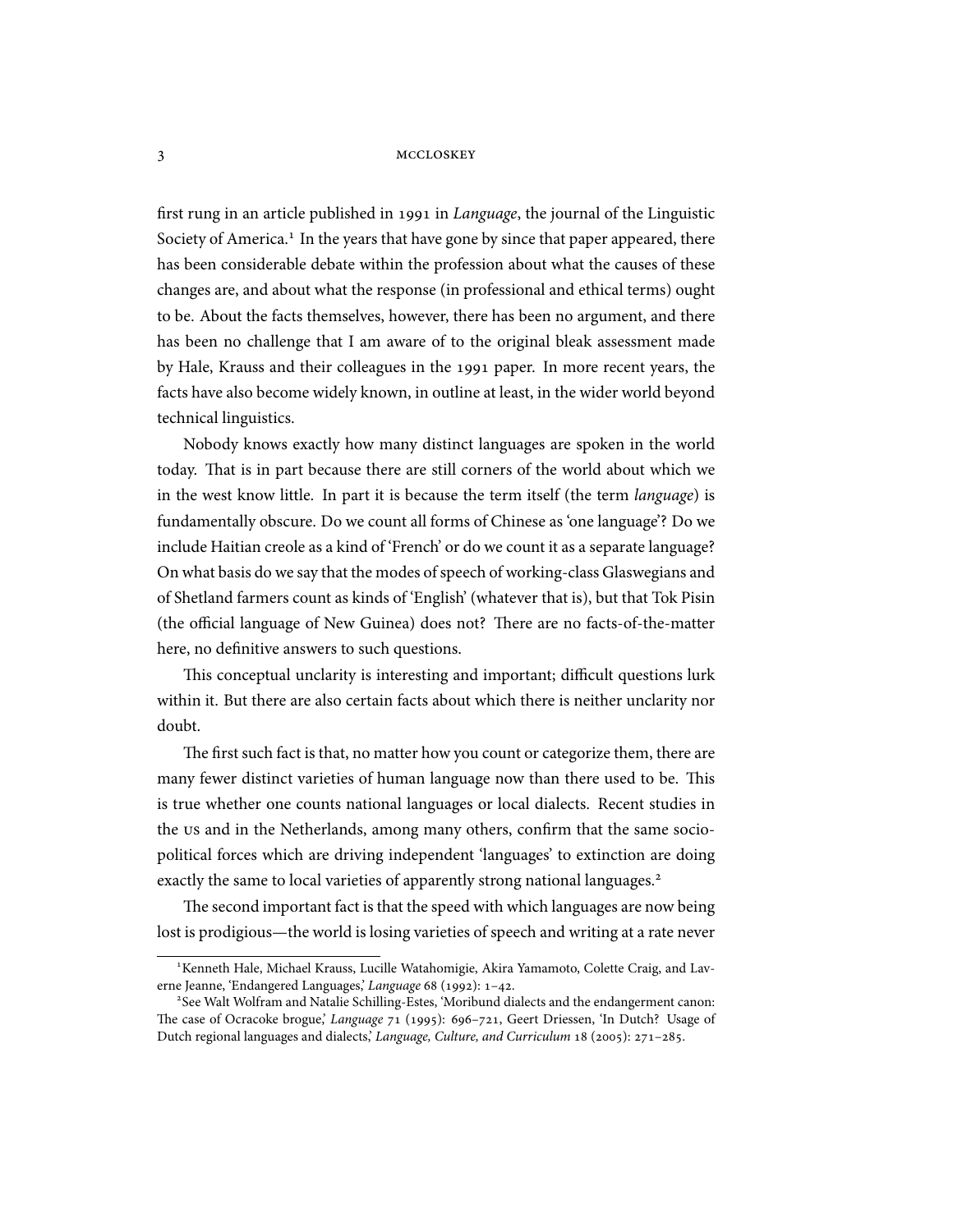before seen in human history. Put another way: the web of linguistic diversity that has been a steady feature of human life for tens of thousands of years is unravelling very fast indeed. Not everyone reacts to these facts in the same way. Some welcome them. Many are appalled by them, and there are others who think one should just look on with Zen-like calm as these processes work themselves out. Whatever view one takes, though, it is surely true that this shi
 represents a profound change in the way that human beings organize their lives and their interactions with each other and it is one which needs to be taken account of and understood. Taking account of it in a serious way tends to change the way that one thinks about the situation of Irish.

So let me organize what I have to say around the effort to answer a linked pair of questions, with this larger frame of reference firmly in place at every point:

- . What is there to learn from the Irish experience about global language endangerment and how one might respond to it?
- . What is there to learn in Ireland from thinking about the Irish experience and the Irish situation in this global context—the context of rapid language extinction?

The first of these questions is particularly important, for the following reason.

The effort to resist the tide of language-extinction began in Ireland in the late 19th century and was enshrined as official national policy at the time of partial independence in 1922. For a century or so now, that effort has been working itself out in various domains and in various efforts, official and unofficial. That means that we have in the case of Irish what is surely the oldest and most sustained attempt so far to organize consciously and systematically against the threatened extinction of a language. That being so, we would like to assess rationally and carefully what has been achieved in that effort, so that we might better assess what it is possible in principle to do if a community decides to work against the death of one of its languages—what works, what does not work, what is difficult but achievable. There now exists in Ireland a deep well of knowledge and experience about such questions. However, the idea that that well of knowledge and experience might be drawn on in other contexts and in other places—that it might be, as it were, an exportable asset—is not one that figures much in discussion of language issues in Ireland.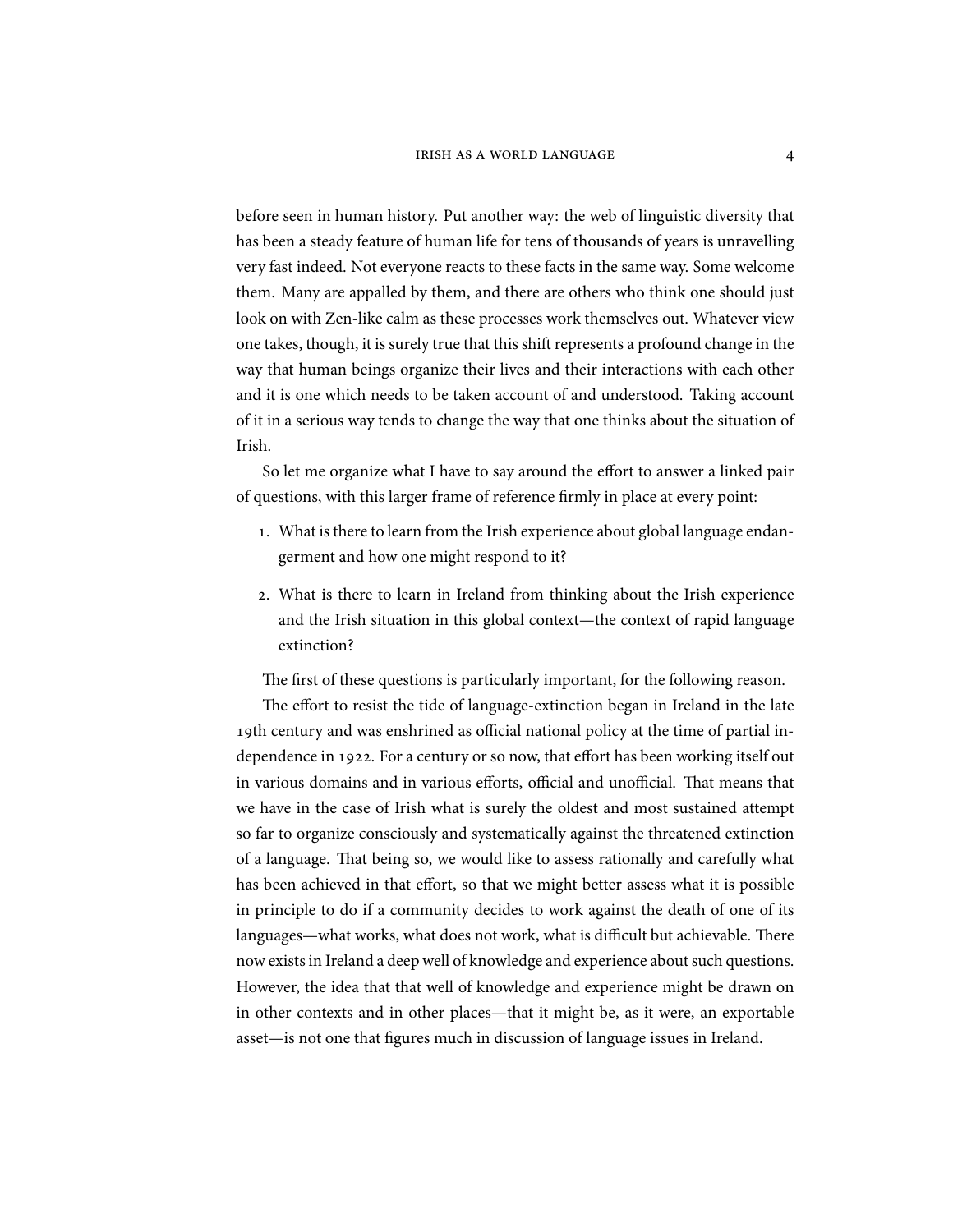But that well of knowledge is all the more important today. If Irish people were among the earliest to have to face into this kind of task, or to choose to face into it, they have been joined in the intervening years by hundreds and thousands of other communities across the globe—communities in which local languages are being driven into disuse by a combination of external and internal pressures.

In discussions of these matters, the situation of Irish is often compared with that of other languages—with Hebrew, with Czech, with Lithuanian (or more recently with Catalan). All of there languages have indeed been the focus of more or less systematic efforts to re-shape them and to introduce or re-introduce them into domains of use from which they had previously been excluded. Needless to say, in the Irish context the comparisons when made are always invidious, and the tone is almost always one of self-recrimination (why can't we manage what the Israelis and the Czechs have managed?)

All of these languages have their own stories and their own lessons to teach. However, for the most perilous cases of language-loss and language-endangerment around the world at present, it is clear that Irish is a closer and more useful model than any of these other languages. By that I mean that the point to which Irish had been reduced by the second half of the 19th century (in the eyes and in the hearts of its own speakers) is very close indeed to the point to which Maori has now been reduced in New Zealand, or to which Ojibwe has been reduced in North America, or to which Inuit has been reduced in Labrador. The census of 1891 reveals that the number of people recorded as being able to speak Irish had been reduced at that point to about 680,000—some 14.4% of the overall population. A far more telling statistic from the same census, however, is that Irish speakers under the age of ten represented in that year no more than 3.5% of their age-group. That arithmetical gap, representing the decision of the vast majority of Irish speakers not to pass the language on to their children, is the mark of a community which, by way of one mechanism or another, has been brought to feel that its language is a burden to be thrown off, rather than a tool which will serve useful purposes. And it is when large numbers of language communities are brought to that same point that we get the phenomenon of widespread language extinction.

The challenges that must be faced by communities which reach that point are chillingly similar to those that have been faced by Irish-speaking communities over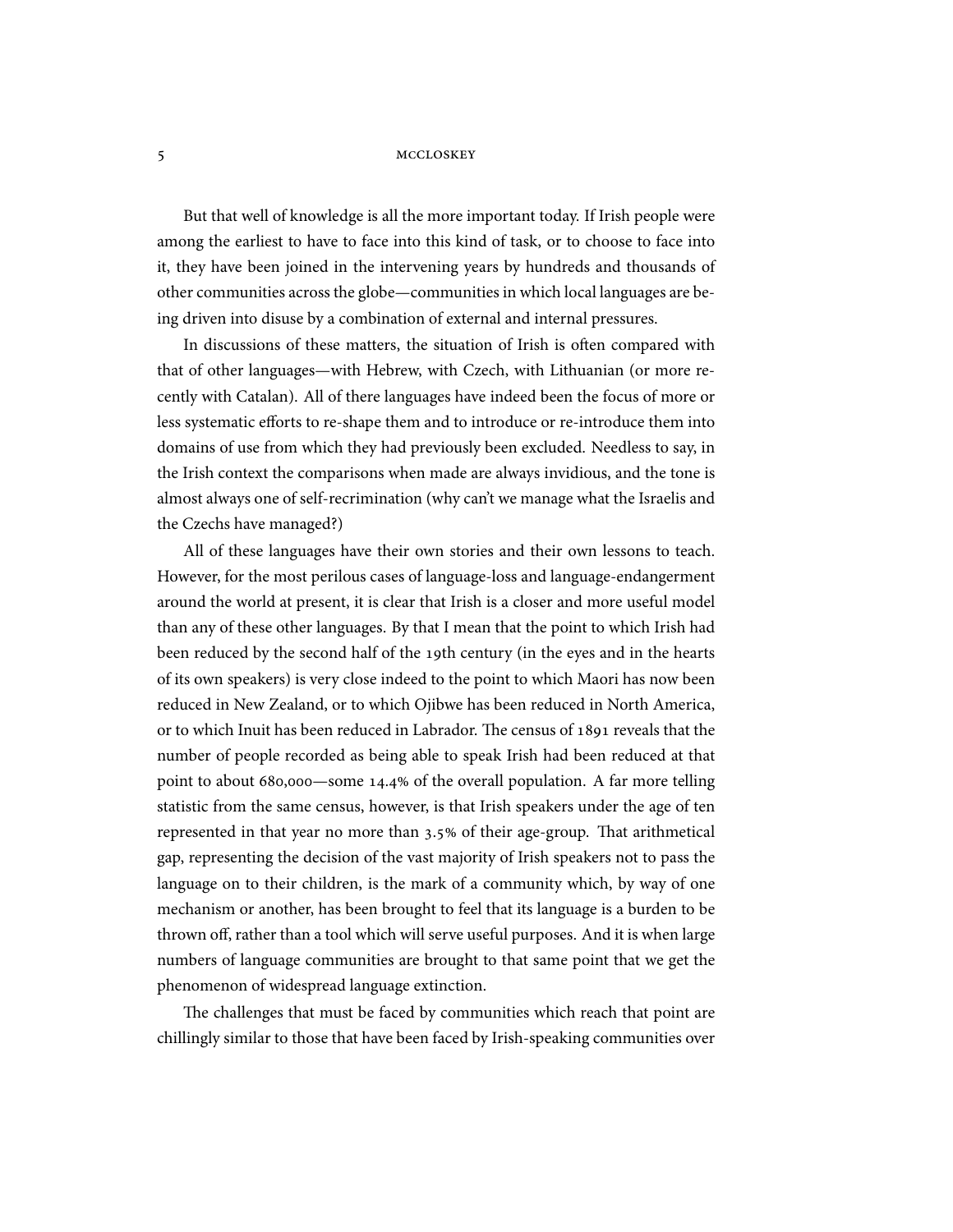the last 150 years. The urge is strong to yield to the external and internal pressures and to be free of the weary burden of seeming and feeling different. That urge often presents itself in the clothes of modernity and in the guise of rational and unsentimental self-interest. As the shi works its way through the various layers and strands of the community, the choices that have to be somehow made are difficult and painful ones—What will be the language of instruction in our schools? What will be the language of religious observance? How much pressure should we bring to bear on our young people to make sure that they learn 'our' language? Is it legitimate to apply such pressure, and do we do harm to our children in applying it? How will they respond? Is there agreement on what the first person plural pronoun refers to in the first place? These are questions that people and communities in Ireland are all too familiar with.

My own experience is that many of those around the world who are grappling with such questions and problems in their own communities are very aware of what has happened in Ireland (in broad outline if not in detail) and that they look to Ireland for guidance and for models. And that is a very natural thing, given the length and depth of the Irish experience in these matters (a century and a quarter now).

For these kinds of reasons, the question of what can be learned from the Irish experience is an important one. There should be something to learn from that experience about what can, in principle, be achieved if one decides to try to work against the tide of language-extinction. Accepting that the question is a reasonable one, the task then becomes to assess—as rationally and as realistically as possible—the history of language maintenance and revival efforts in Ireland. This should not be such a difficult thing to achieve, given the large quantity of evidence easily available. In practice, however, rational assessment is rare. Discussions of language policy in Ireland are, in the first place, insular and parochial (and therefore uninformed) and, in the second place, clouded by a a corrosive mist of cynicism, apathy, and anger—a mist which seeps into just about every corner of the discussion, clouding judgement and making rational assessment difficult and rare.

This negativity emerges in at least two forms—in the almost universal consensus that the 'revival movement' is a failure and in the irrational anger that that consensus then gives rise to.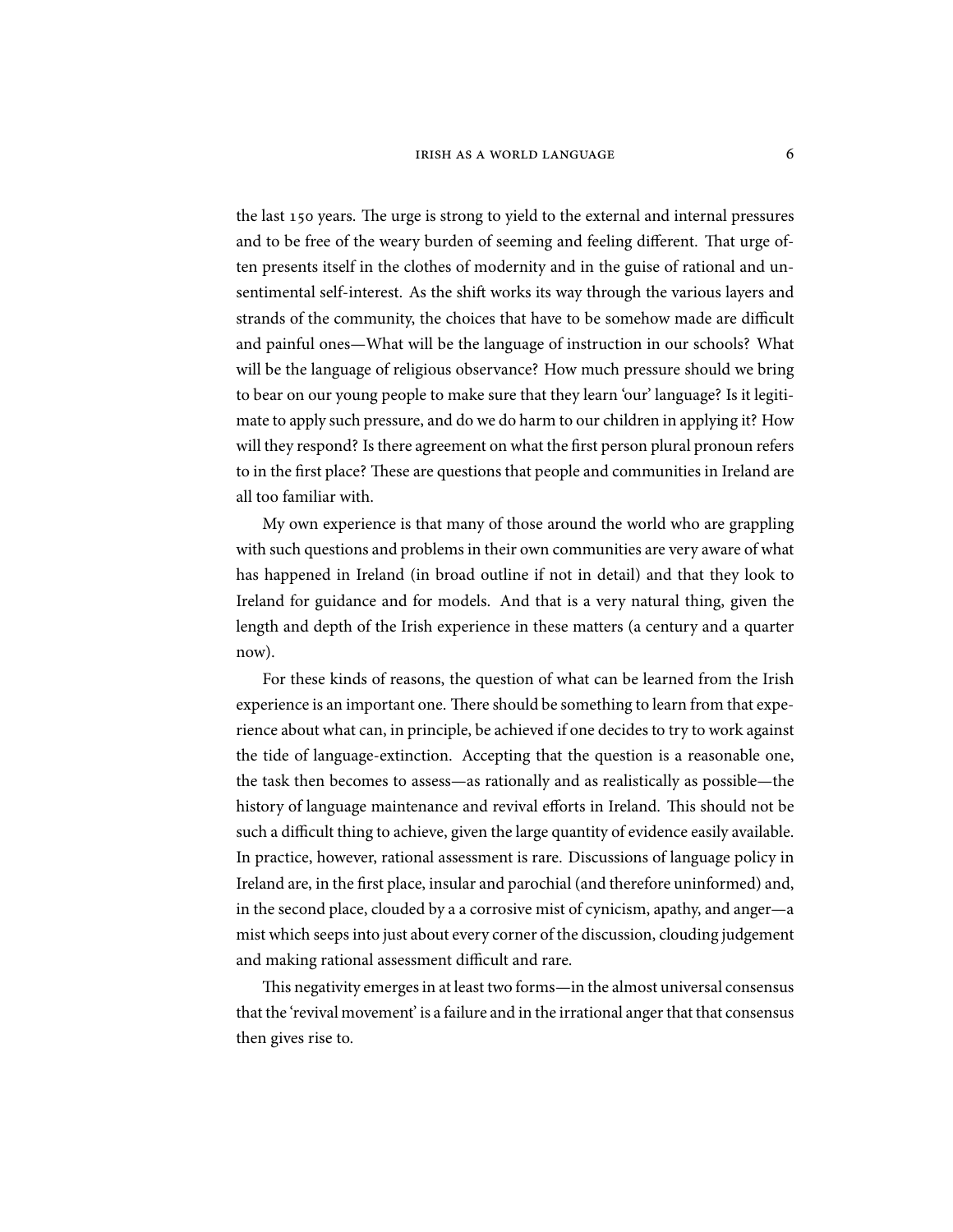One of the most curious and most revealing features of this strange consensus is the way in which it is shared and mirrored across 'both sides' of the language debate—by those who are active in the language movement (such as it is) and by those who strongly oppose it. The anger and polemic found in the writings of Máirtín Ó Cadhain often seem to me to shadow and reflect the anger and polemic found in the writings of a critic of language policies such as the newspaper columnist Kevin Myers. What the two share is a deep sense that official efforts to support Irish have been hypocritical and ineffective, the sense that those efforts have clearly failed, and a kind of fury that these obvious facts are not publicly recognized and acted on. Of course they differ (or seem to differ) in their sense of exactly how these realizations should be acted on. But for all that, it is hard to escape the sense that the one is a strange doppelgänger to the other.

These threads of cynicism, pessimism, and anger about the fate of Irish seem to me to be among the most pervasive themes in contemporary Irish cultural and political life. Perhaps in part because of having achieved some distance from them (by being involved in linguistics as a profession and by having moved to the United States), I am constantly now taken aback by the force with which such feelings are commonly expressed.

There is a kind of interaction which, I think, everyone who is involved in any way at all with Irish (as a teacher, as a speaker, as a writer, as a parent, anything) has been involved in many times.

You meet some young person, usually a young man in his twenties, in some random social context. Conversation proceeds along more or less normal paths until it emerges that you have some connection, personal or professional, with the Irish language.

The conversation then shifts from its conventional paths, and the person you are talking to launches in to a fierce diatribe about how many years he or she spent at school studying Irish and how he or she emerged at the end of that long period knowing next to nothing, has never been capable of putting more than three words together, and has forgotten even how to do that much in the years since leaving school.

The strangest thing about this kind of conversation, in my experience, is that these announcements are almost always made with a kind of defiant pride, or with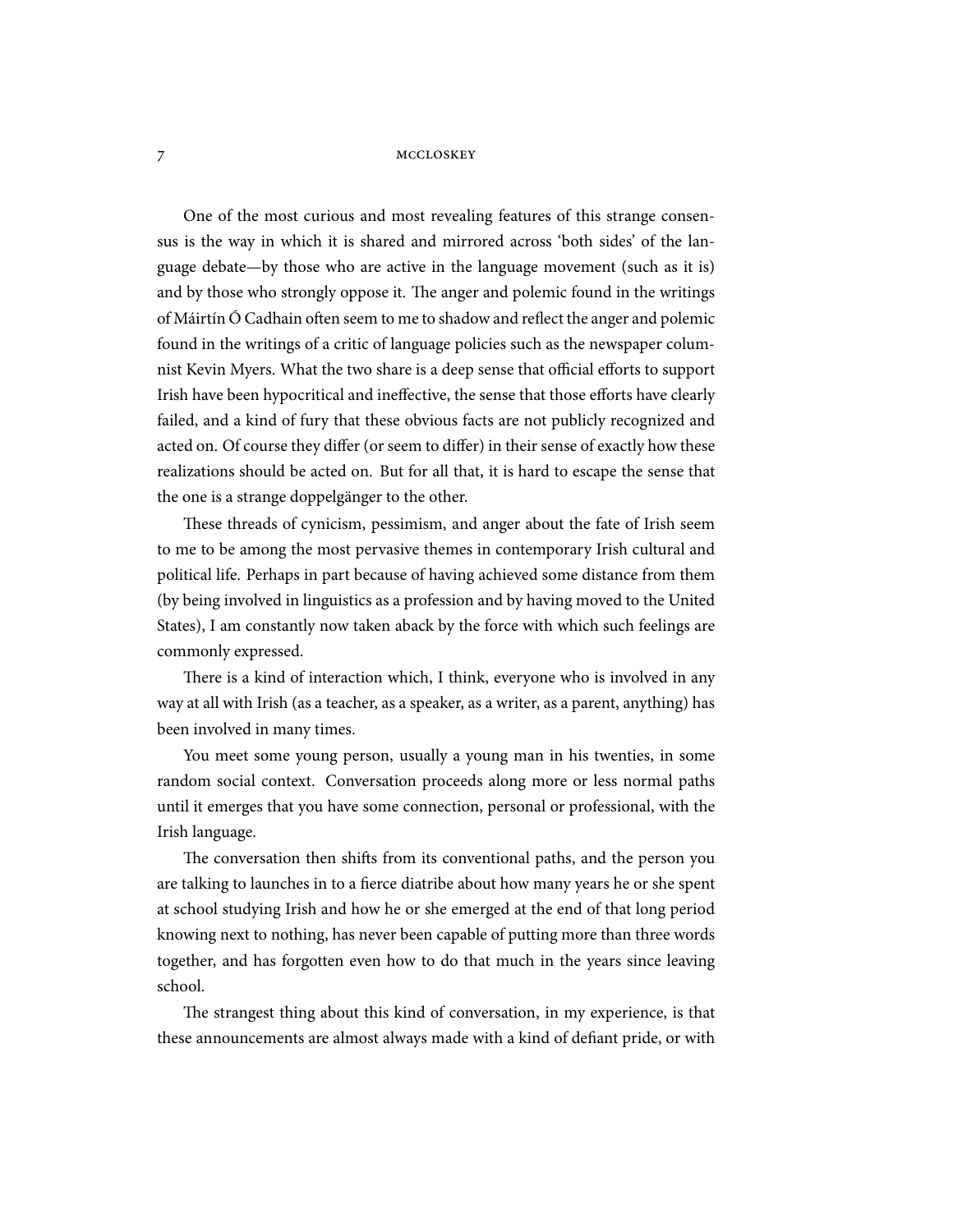a certain fierce kind of pleasure (the kind of pleasure, I suspect, that accompanies the satisfaction of deeply felt but un-articulated desires).

A number of things are striking about these interactions: The first is that they take place so often. The second is that they concern only Irish. While I have conducted no survey, I am virtually certain that physicists, mathematicians and geographers rarely find themselves in conversations with people eager to make a fierce boast of how little physics, mathematics, or geography they know after years of schooling, or to express their anger at having been made study such things.

Here too, though, there is a strange doppelgänger effect, in that this anger is mirrored by that of the language activists who can drive themselves into paroxysms of anger in deliberately confronting and exposing official hypocrisy about the status of Irish as the 'first official language' of the Irish republic.

It is worth asking, I think, what the source of this anger and cynicism might be. At one level the answer is obvious. At the beginning of the maintenance effort, there was a great deal of excessive optimism and a sense that large gains could be made relatively quickly and relatively easily. That this was so is not surprising, because there were few if any models to use as guides, and there was at that point therefore no well of knowledge and experience to draw from which could guide people in the setting of realistic goals. It was not known at that time how difficult the task would turn out to be, or how difficult it is in general to work against the forces which act within a community to lead to language abandonment.

But heightened expectations lead quickly and inevitably to disappointment when they are not met. And that must be part of the explanation for the fog of disillusion and cynicism that covers almost all talk of language maintenance in Ireland.

Some of this anger and sourness clearly also grows out of a distaste for the authoritarian and insular turn of mind with which language activism in Ireland has been, fairly or unfairly, associated (witness Hugo Hamilton's chilling recent memoir The Speckled People for instance). Put another way, Irish language activism was co-opted by some of the narrowest and darkest forces in twentieth century Ireland.

But it has always seemed to me that there was something darker and less rational at play here as well. When you listen to a young man or young woman speak with a kind of defiant and furious pride about how little Irish they know after years of schooling, you know that a nerve has been touched, that the language is acting as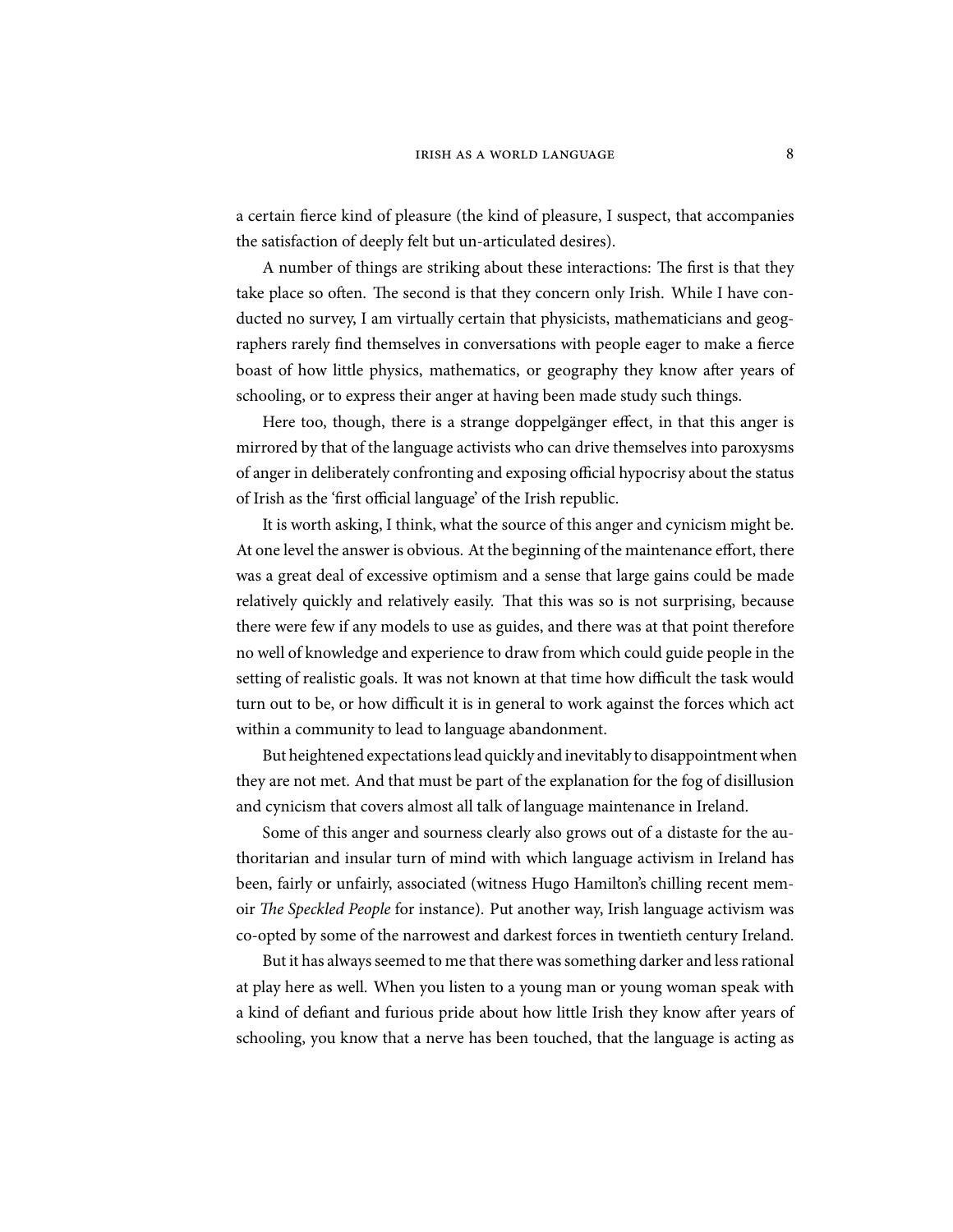a symbolic lightning rod for feelings that will never attach to more routine subjects like geometry, chemistry or French.

My step-daughter is Chinese-American—a California girl. She spent three months attending a national school in Dublin at the age of eight or so, when my wife and I were spending a three month sabbatical in Ireland. She had, of course, not one word of Irish before she began attending school in Dublin. Her previous exposure to the language did not go much beyond a vague knowledge that I and some of my friends in Ireland spoke it, along with whatever knowledge might derive from an affection for the music of Altan. For that reason, she was very nervous indeed at the prospect of being required to study Irish in her new school. As it turned out, from the first week, she was doing better in her Irish homework and exams than anyone else in her class—a pattern which continued until the end of her period in the school and one which caused some surprise (and needless to say some resentment among her classmates). Towards the end of our stay in Dublin, we talked about this (to us surprising) pattern of events with her teacher and with the principal of the school—a wise and experienced woman who had neither a particular sympathy for, nor a particular antipathy towards, the language. Both confirmed that the pattern we had seen was, in their experience, a very common one—that children coming from abroad to attend the school for brief periods tended to do extremely well in Irish, to fare, in fact, much better than their Irish counterparts. The reason seemed to them completely obvious: the foreign students did not bring to the task of learning Irish the emotional and cultural baggage that Irish children are burdened with as they approach the same task.

Anecdotes are dangerous when used as evidence, but still such stories seem to me to reflect a persistent reality in contemporary Irish life. Cynicism, anger, negativity, and a barely buried guilt pervade almost all talk of the language, of its situation, and of the various efforts that have been made to change its situation. And it seems obvious that, whatever other sources such feelings have, their principal breeding ground has been within the long, long post-colonial shadow.

John Waters put it best in a perceptive piece published some years ago, <sup>3</sup> in which he said that the language had become 'the repository of much of our post-colonial neurosis.'

<sup>&</sup>lt;sup>3</sup>'Taking the tyranny out of Irish,' Irish Times July 12th of 2004.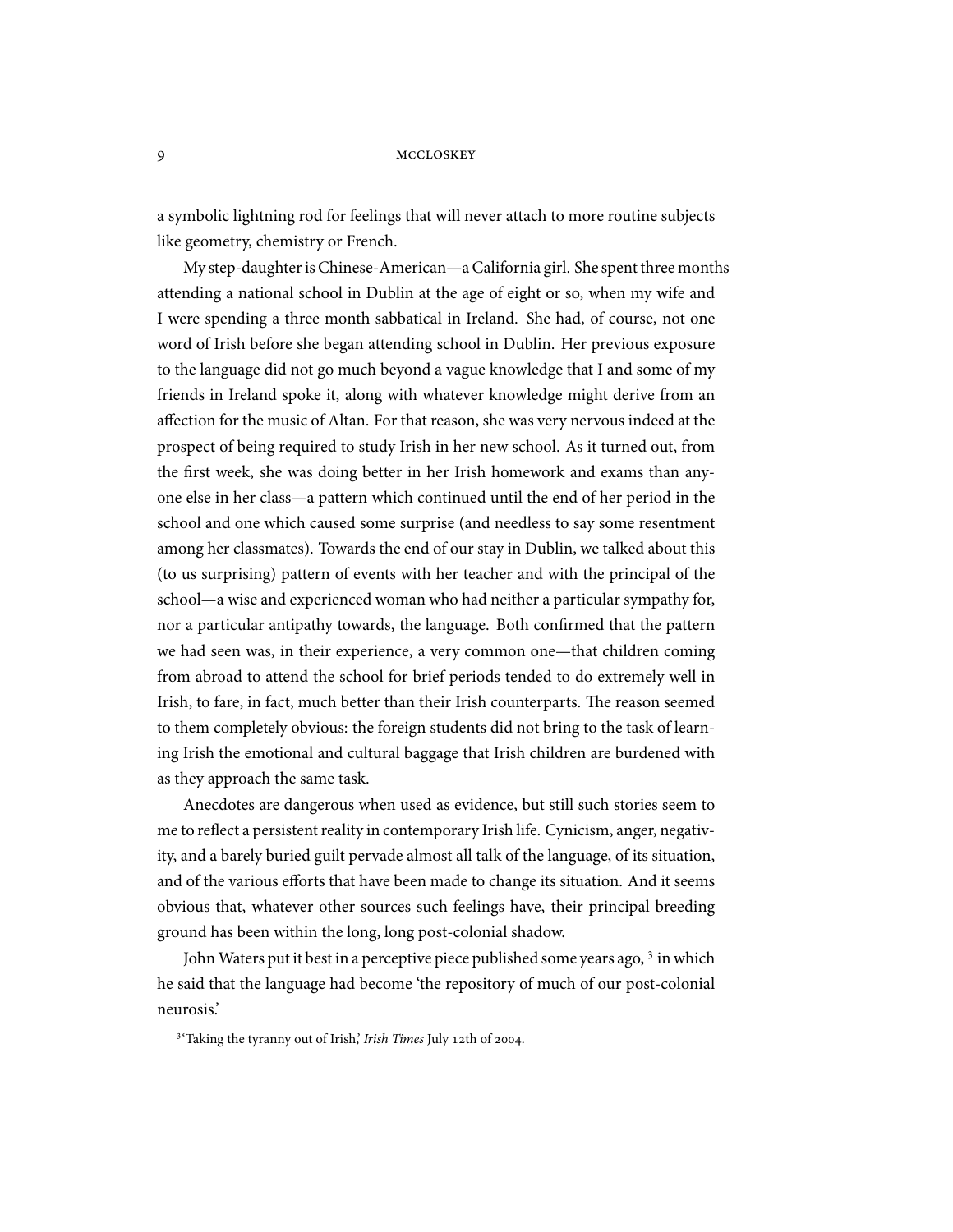But whatever the source of these feelings, there is no doubt, I think, that they have clouded, and continue to cloud, almost all discussion in Ireland of the situation of Irish and of the various efforts and policies that were designed to affect that situation. Distance and rationality have been hard to achieve.

It is also true, I think, that this dark emotional background, this central element, is the feature of the Irish scene which has been most ignored in discussions outside Ireland of the revival effort.

So say we try to detach ourselves from all this sound and fury, try to achieve some distance, and return to the first of our two questions above and ask what actually has been achieved in Ireland in the effort to resist language extinction, and what there is to be learned from that experience. Once again, we will try to frame the question at every point in the broader context of what is known about the forces that work towards the extinction of weakened languages.

Those efforts have been directed at achieving two broad goals:

- . to preserve the use of Irish in those communities in which it had continued to be the vernacular
- . to create the circumstances under which communities which had made the transition to English, at one point or another in their histories, could become, in a sense which shifted as the effort proceeded, 'Irish-using' communities.

For the first strand, no great success can be claimed. Among those who were young adults or who were middle-aged at the time of the 1891 census—those who in large numbers had already determined not to pass on the felt burden of the language to their children— the ones who had not emigrated were dying in the 1920's, the  $1930's$  and the  $1940's$ . As those generations died in those decades, so we see the inevitable death with them of many varieties of Irish—the Irishes of Derry, of Monaghan, of Sligo, of Leitrim, of Tipperary and of Roscommon. Despite what was perhaps thought at the time, there was never a chance that the course of language extinction could have been turned in such places. The decision to hide the language from the younger generation had been made long before, and that magical but delicate generational link, once broken, cannot be re-forged.

For other Gaeltacht communities, a claim frequently made is that the use of Irish has declined in them exactly as rapidly as it would have, had there been no official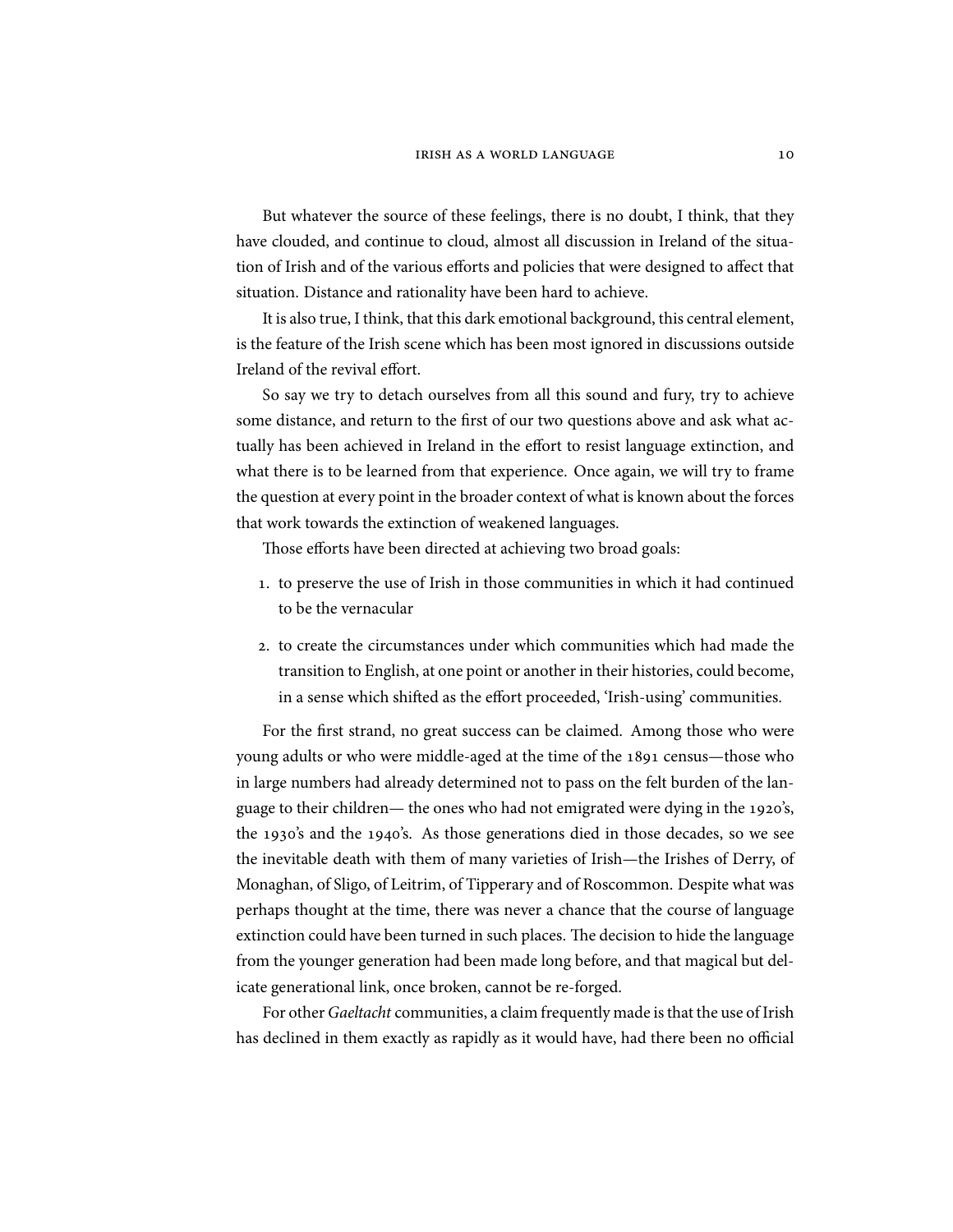effort to halt that decline. This seems not to be true. Lillis Ó Laoire, for instance, has documented<sup>4</sup> how the change of government in 1922, and the consequent change in policies and attitudes towards Irish which followed, led to a significant strengthening of the position of the language in the parish of Cloich Chionnaola in Donegal (a community which continues to be strongly Irish-speaking to this day). In his view, a view which is based on a detailed and intimate knowledge of the community in question, a generation which ought to have been fully Anglophone if established patterns had persisted ended up being bilingual in Irish and English, or else monolingual in Irish (much to their economic and social disadvantage when they had to emigrate to Scotland and to England). This is probablu not an isolated case.

The harshest assessments are therefore probably wrong. For all that, the decline of the use of Irish in traditionalGaeltacht communities has continued and continues apace. In the 1960's, the Irish of County Clare reached the point that the Irish of County Derry had reached in the 1920's (spoken only by a relatively small number of old people) and is now no more. Similarly, the Irishes of East Galway, of East Kerry, of Clear Island, and of much of County Cork exist now only in archival form, and there is some reason to believe that the Irish of County Mayo is now close to the point that was reached by the Irish of County Clare some forty years ago. Donegal is the county with the largest Irish-speaking population, but here too, the Irish of Fanad, the Irish of Ros Goill and the graceful dialects of the southern peninsula around Killybegs seem to be largely moribund.

An important additional consequence of these shi
s has been that the chain of mutual intelligibility which formerly connected the continuum of dialects from North to South has been broken and the sense of linguistic unity and community correspondingly weakened (although the creation of first Raidió na Gaeltachta and then of Teilifís na Gaeilge/TG4 has done much to repair this damage).

These changes too have been the focus of a great deal of angry commentary. Whether or not outcomes would have been different had different policies been pursued is of course now unknowable (although much discussion of these matters in

<sup>&</sup>lt;sup>4</sup>'Níl sí doiligh a iompar,' in Ciarán Mac Murchaidh (ed.), Who Needs Irish: Reflections on the Importance of the Irish Language Today (Veritas, Dublin 2004).

<sup>&</sup>lt;sup>5</sup>'Moribund' in the technical sense that they are now spoken only by some older people and so are at the point reached by the Irish of County Derry in the 1920's and 1930's.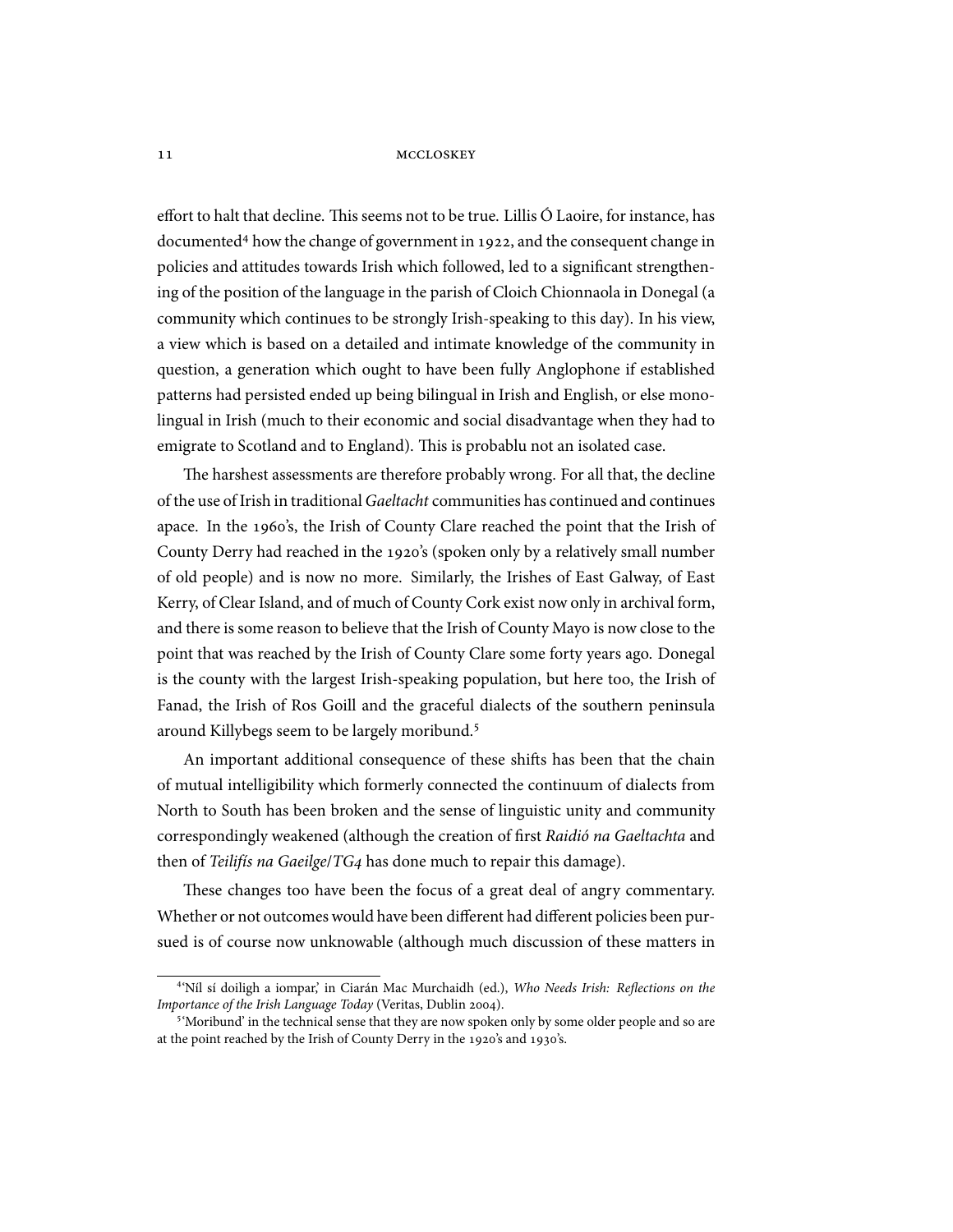Ireland takes for granted that it is knowable).

For what it's worth, my own suspicion is that the outcomes would have been roughly the same no matter what policies had been pursued. When a community first starts down the path ordained to it by the forces which drive language extinction, the process seems to proceed with a terrible kind of mechanistic inevitability. Colleagues who know other such situations well have often talked to me about how one can lay the various sub-communities out on a single time-line and say 'Village A is now at the point that Village B was at ten years ago, and Village B is now at the point that Village C had reached ten years ago,' and so on for each of the villages in question. A given village may be placed at different points on this time-line at a given moment, but the trajectory for all is identical. This may be how language extinction works quite generally.

The conflicts and complicities that define the process work themselves out in the kitchen and in the bedroom, in the school playground rather than in the school classroom—in private, familial, and domestic spaces defined by solidarity, where official and external agencies have virtually no influence. It is one of the very few social processes in which significant power is ceded to fairly young children, children who at one level act as autonomous agents within their own communities and at another level act as proxies for, or instruments of, the larger forces beyond the immediate community—rejecting the traditional language and adopting the new, in acts of solidarity which bind them to each other and separate them from their grandparents. It is very difficult indeed (and it is probably immoral) for governments or movements to design and implement policies which will reach into such private spaces. But those private spaces, and the freedoms inherent in them, are where the conflict is worked out. It is therefore not surprising, I think, that it has proven so difficult to arrest the decline in use of Irish in Gaeltacht communities. Nor is this a uniquely Irish failure, although, as usual, much of the Irish commentary on the matter would have it otherwise.

With respect to the second aim, assessment has to be rather different.

Here too, initial hopes were unrealistic. It seems to have been thought that progress would be rapid, that the Gaeltacht communities would expand relatively quickly, covering what was previously English-speaking territory, and that they would then meet and join, ultimately creating an Irish-speaking polity. Nothing remotely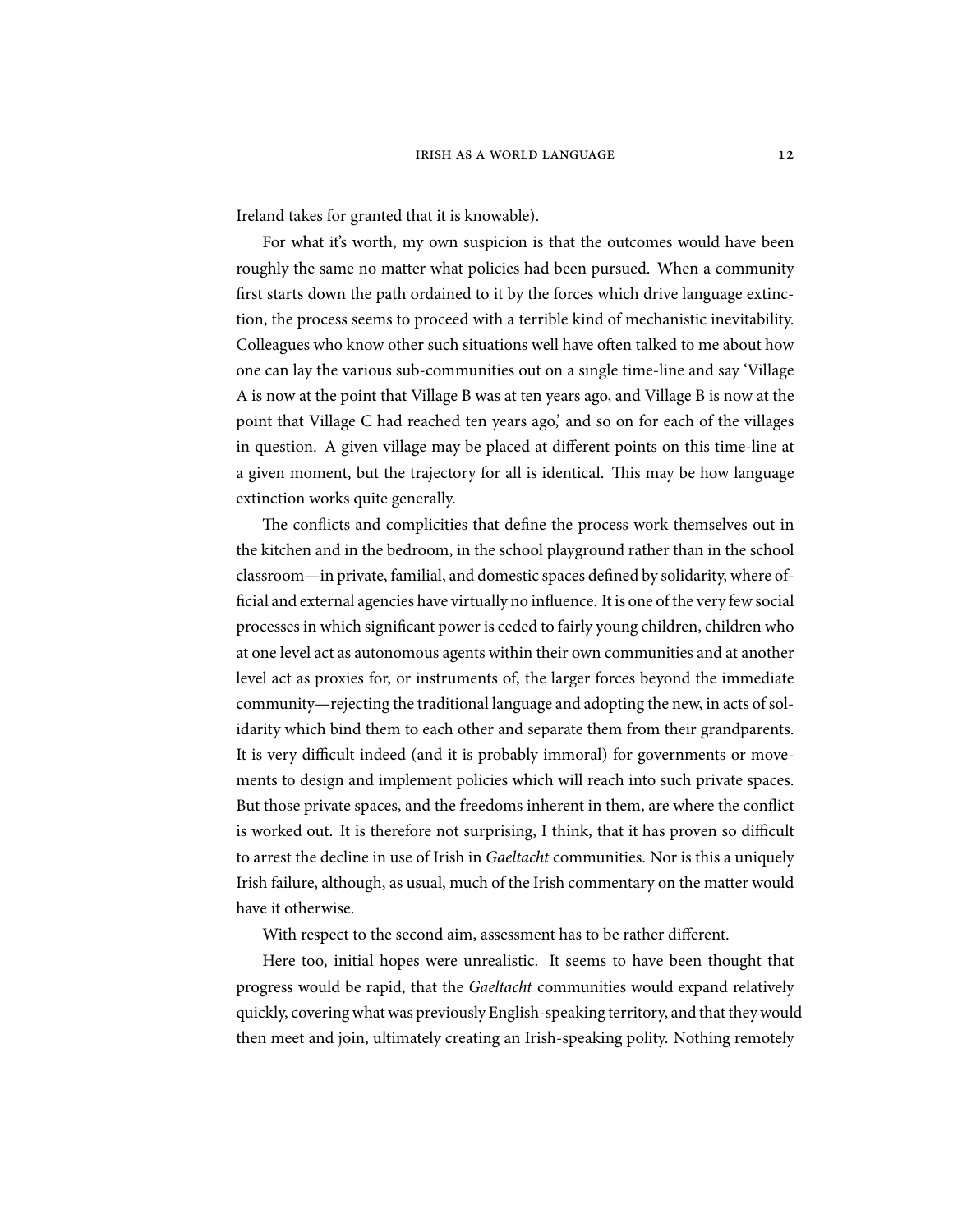like this, of course, ever happened, and it is easy now to look back with scorn on the naïveté of such expectations. However, it is again unsurprising that expectations should have been naïf and unrealistic, given that at the time of their conception there were no models to learn from, no well of experience or knowledge to draw from.

No doubt partly for that reason, and partly because of the general sourness surrounding policy towards Irish, this strand of effort too is standardly regarded in Ireland with some cynicism and often also with some resentment—a resentment bundled up into the term Gaeilgeoir, which has now become (in English) almost a blanket term of abuse.

A less insular and more sober assessment, however, would lead to a different conclusion. What emerges from such an assessment, I think, is that this part of the effort to maintain Irish represents one of the most notable achievements so far attained in the global struggle against language extinction. It represents, in fact, the single most successful instance of language revival, or of language maintenance, known to me (the very strange and singular case of Modern Hebrew set aside for the moment). What is un-paralleled in the Irish situation is not what has happened in Gaeltacht communities, but rather what has happened, almost un-noticed, outside the Gaeltacht—in the creation of a large and energetic second language community, a community now many times larger than the traditional Gaeltacht, and one which calls into question (as Angela Bourke in particular has consistently argued) traditional (geographical) notions of what a Gaeltacht is.

This 'second language' community is made up of those who, for one reason or another (ideological or sentimental or personal) feel some attachment to the language and to Gaeltacht communities, and who as a consequence have attained strong second language  $(L_2)$  ability in the language. Many use Irish consistently in their daily routines, listen to Irish language broadcasts, watch Irish language TV, buy, read, and write books in Irish, send their children to Irish language play-groups (naíonraí) and to Irish-medium schools (Gaelscoileanna).

It is a large, disparate, well educated, and mostly middle class community. One of the signs of its vibrancy (pointed out to me by a friend who produces Irish language current affairs programming on  $\tau v$ ) is the fact that it is possible, in any town in Ireland, to produce a report on any aspect of current affairs entirely in Irish. There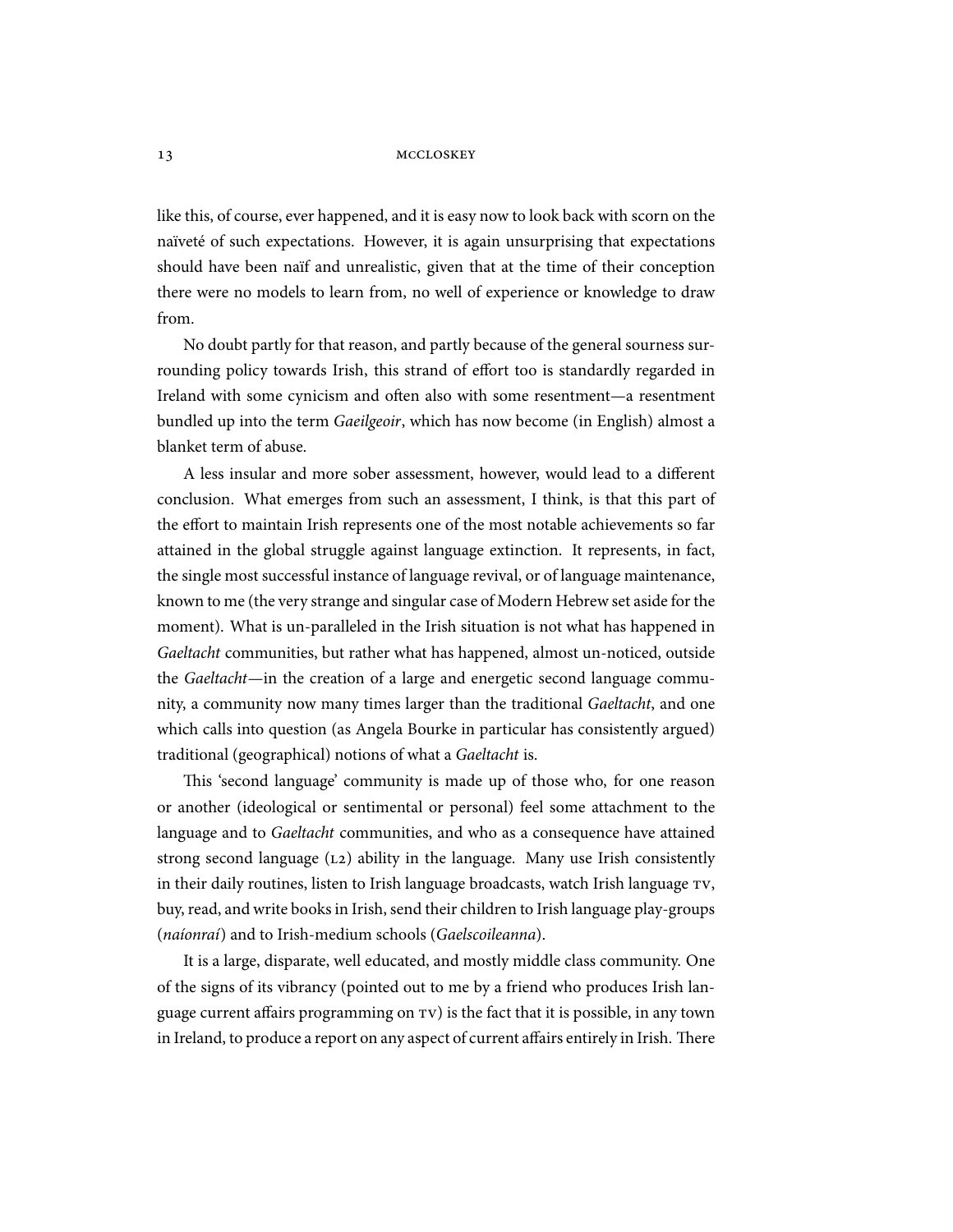will always be a sufficient number of relevant people (trade union officers, political activists, journalists, teachers and the like) with sufficient command of the language that they can be interviewed and the story presented.

Out of this community have come great cultural riches in the face of enormous odds and difficulties—the poetry of Biddy Jenkinson, of Michael Davitt, of Liam Ó Muirthille, and of Gearóid Mac Lochlainn, the novels of Séamas Mac Annaidh, the criticism of Declan Kiberd, and the songs of John Spillane. Spillane's weekly program on Raidió na Gaeltachta proudly proclaims its use of Gaoluinn na Galltachta—'the Irish of the non-Irish-speaking community'—a term which ought to be paradoxical but which isn't.

How was this community created? Clearly, it was a community (rather than an official) achievement. The crucial actors have been parents and teachers, and among the crucial institutions have been the naíonraí—Irish language pre-schools established in a pioneering effort by a small group of women (Helen Ní Mhurchú, Aingeal Ó Buachalla, Helen Ó Ciosáin especially) with virtually no institutional support, the *Gaelscoileanna* (Irish language schools established outside the official Gaeltacht), and the coláistí samhraidh (summer colleges in Gaeltacht areas for children from non-Irish-speaking areas). More often than not, whatever was achieved was achieved in spite of, rather than thanks to, the efforts of the state (whose actions have often been shameful—as in the closing of the Coláistí Ullmhúcháin (teacher training colleges for students from Irish-speaking areas), the resistance to parents' groups trying to set up Irish-medium schools, or the inexplicable failure to provide public services in Irish toGaeltacht communities). Maybe the most important single part of the community effort has been the epic feats of hospitality and language pedagogy performed by the people of the Gaeltacht, as they open their houses, schools and communities each summer to students from non Irish speaking areas—efforts that were perhaps in a certain sense self-sacrificial in that the influx of thousands of English speakers stretched already fragile linguistic communities to the limits of tolerance.

I have called this the 'Second Language Community' above, but there is a central sense in which this term is inaccurate. There are now many children who have grown up in this community with a new urban version of Irish as one of their first languages, and who have in turn passed that new language on to their own chil-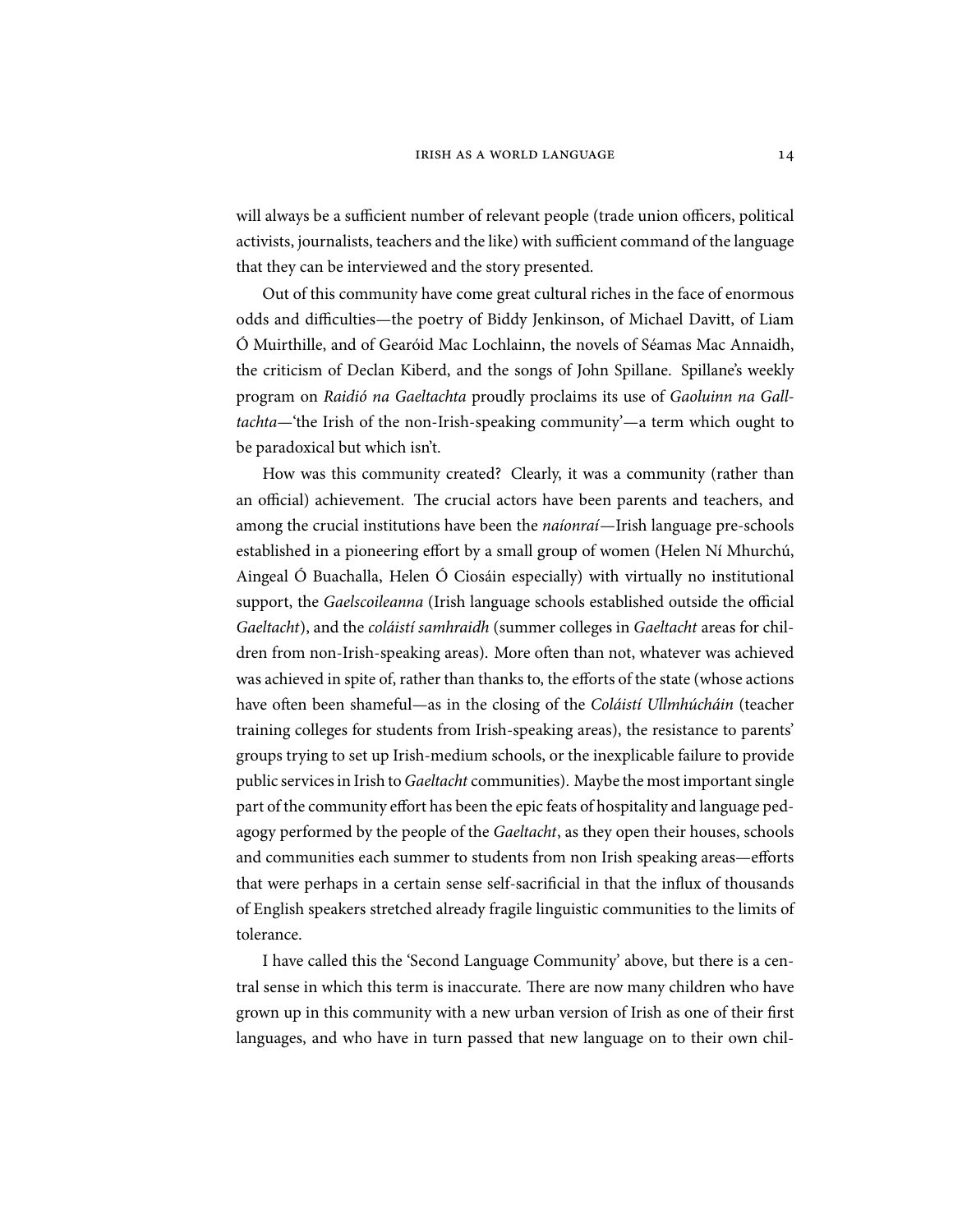dren. In the communities that have coalesced around the *Gaelscoileanna* especially, the normal processes of inter-language mixing, perhaps even of pidginization and creolization, have been at work and have produced new urban calques, new and strange mixtures of Irish and English.

There is as a consequence a great range of language-varieties called 'Irish' in use in the 'second-language' community. There are people like me who work hard at speaking some close approximation to traditional Gaeltacht Irish, and there are many people who speak (fluently and carelessly) new urban hybrids, heavily influenced by English in every way. For the communities of children growing up around Irish-medium schools in urban centers, it may be right to speak of pidginization and creolization (along with a lot of clever inter-language play like the recent 'cadever'). Many teenagers are thoroughly bi-dialectal, switching easily from the version of Gaeltacht Irish they have from their parents to the new urban varieties in use among their peers.

There are many who will disparage and sneer at the mixed varieties that are emerging in these complex and shi
ing environments, but before yielding to that easy urge, it is as well to bear two truths in mind. The first is that such language mixing is the only engine we have for creating new languages; the processes of pidginization and creolization are the only forges in which new languages are cast. A second truth worth bearing in mind is that it was out of just such a mongrel mix (of Anglo-Saxon and French) that Chaucer's English was born.

It will be interesting to see what will happen to these new varieties in the sad event that traditional Gaeltacht Irish should become a memory. One thing, though, that is completely clear is that these new linguistic communities are not going to fade away just because the Gaeltacht as we now know it fades away.

I know of no parallels to this achievement anywhere else in the world.

In the face of that truth, it is important not to give in to a facile optimism. All communities of Irish speakers face great difficulties, and it is rational to take the bleak view that the Irish experience reveals nothing exceptwhat the limits of the possible are in the area of language maintenance. Nevertheless, what has been achieved is real enough and it deserves to be celebrated—celebrated coldly and quietly, in a wide-eyed and unsentimental way. It should be celebrated in full recognition of the limits of what has been achieved, in full realization of what we thereby learn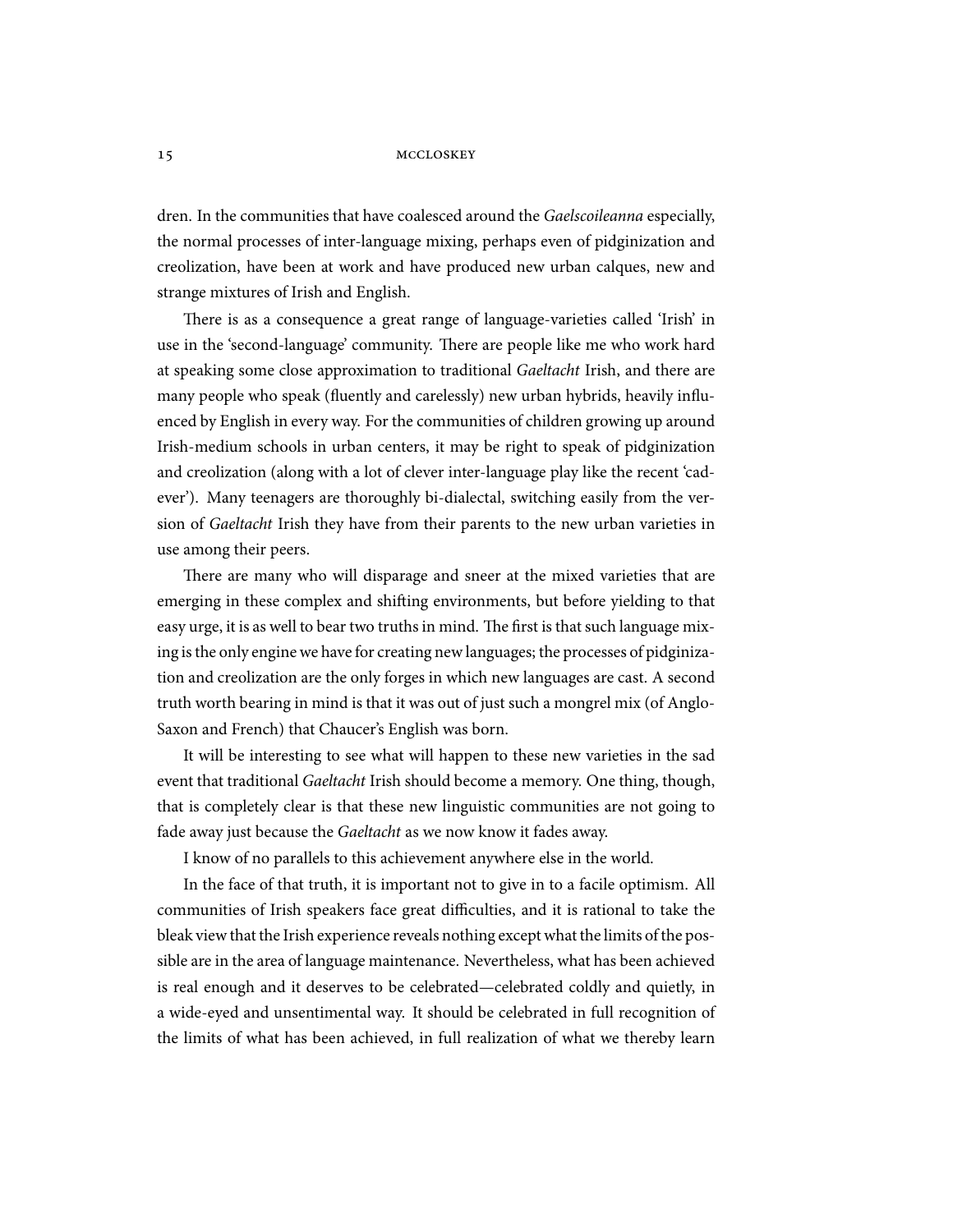about the limits of what is in principle achievable in this domain, but with a sense of celebration which is all the larger and more expansive for that realization.

And maybe that is what a half-successful language maintenance effort has to look like. Perhaps the real lesson of the Irish experience is that this is what can be hoped for. By which I mean that it seems to be extraordinarily difficult to work against the historical processes which act within a community to undermine language loyalty and lead to language-shi
, to work against the forces which bring people to feel (always irrationally) that knowledge of a language is burdensome. But perhaps what the Irish experience most teaches us is that it is far from impossible to create a new community, whose language draws on elements of the old and elements of the new, and which possesses all the usual and lively public trappings of a language community—literature, music, radio, TV, journalism, schools, drama, politics, comedy, jokes, puns and gossip. Of course what is 'maintained' or 'revived' in this process, is very different indeed from the language which was the original focus of revivalist efforts and you may very well not much like the mongrels and hybrids that you bring into being along the way.

But in this context, as in most, purism is surely misplaced. For you probably cannot 'revive' a seriously weakened language without in the very process transforming it in deep and unexpected ways, and the processes of pidginization and creolization will inevitably play a role in forging new languages and new versions of old languages. We need not be alarmed or put off by these developments, for, if current research is on the right track, creolization is a true and bare reflection of the human language faculty, and is therefore the furnace in which new languages will be formed. This is the living, breathing process of language-creation and all one can do is to keep possibilities alive for it to work on.

We should return finally to the question posed in the title of the workshop out of which this volume grows—'Why Irish?'

Because it is a language like any other.

Because, as such, it represents one valuable strand in a rapidly thinning and unravelling network of cultural and intellectual resources available to humankind.

Because, in addition to that, it represents one of the most interesting and successful language revitalization projects so far undertaken, and there is therefore much to be learned from its recent history.